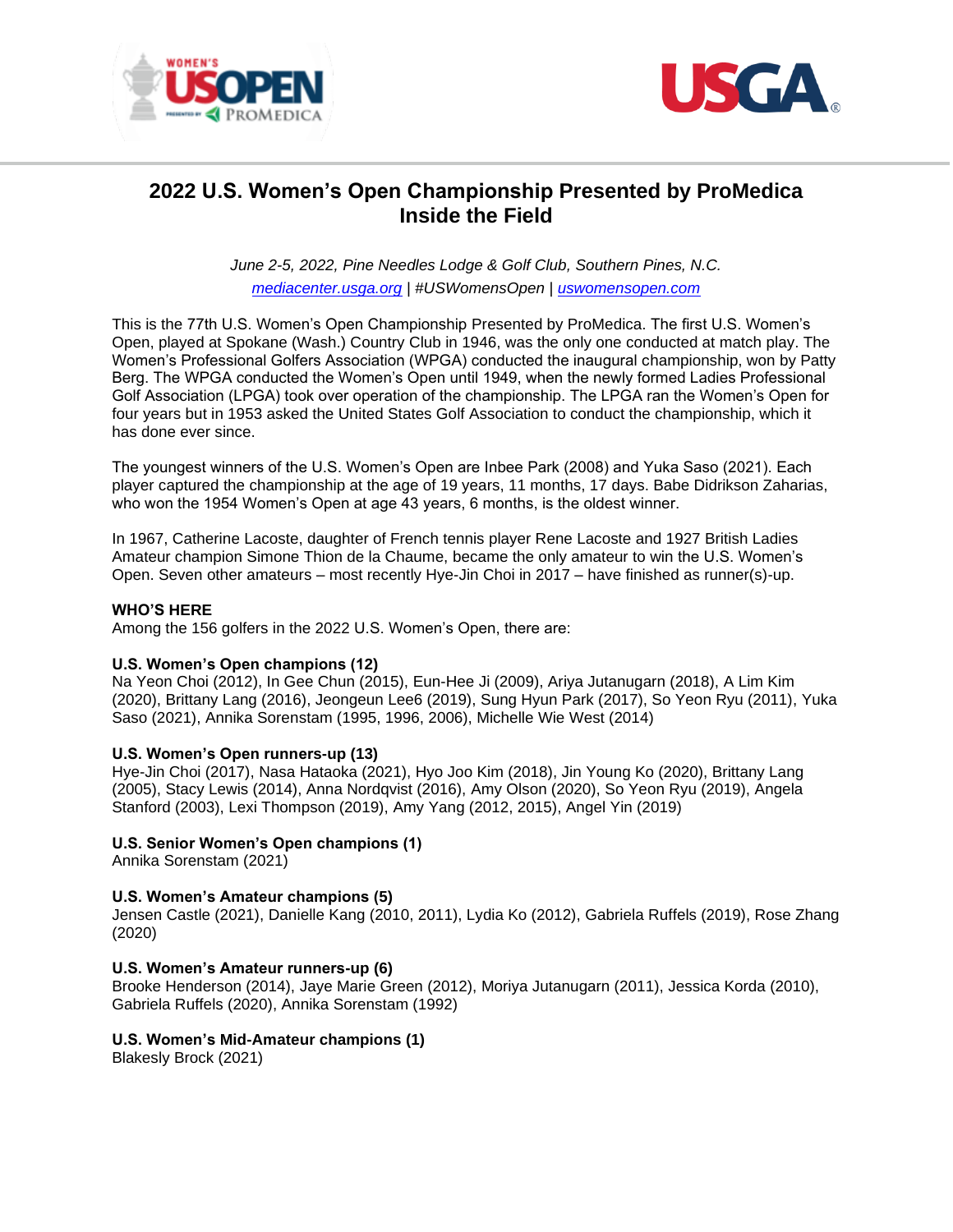## **U.S. Girls' Junior champions (8)**

Ariya Jutanugarn (2011), In-Kyung Kim (2005), Minjee Lee (2012), Yealimi Noh (2018), Amy Olson (2009), Jenny Shin (2006), Lexi Thompson (2008), Rose Zhang (2021)

# **U.S. Girls' Junior runners-up (6)**

Dottie Ardina (2011), Bailey Davis (2021), Alison Lee (2012), Andrea Lee (2016), Alexa Pano (2018), Angel Yin (2015)

## **U.S. Women's Amateur Four-Ball champions (1)**

Sara Im (2022)

# **USA Curtis Cup Team members (20)**

Jensen Castle (2021, 2022), Allisen Corpuz (2021), Ally Ewing (2014), Mariel Galdiano (2016, 2018), Mina Harigae (2008), Jessica Korda (2010), Jennifer Kupcho (2018), Brittany Lang (2004), Alison Lee (2014), Andrea Lee (2016, 2018), Stacy Lewis (2008), Lucy Li (2018), Amy Olson (2012), Annie Park (2014), Angela Stanford (2000), Lexi Thompson (2010), Lilia Vu (2018), Michelle Wie West (2004), Bethany Wu (2016), Rose Zhang (2021, 2022)

## **GB&I Curtis Cup Team members (9)**

Gemma Dryburgh (2014), Louise Duncan (2021, 2022), Annabell Fuller (2018, 2021, 2022), Georgia Hall (2014), Charley Hull (2012), Bronte Law (2012, 2014, 2016), Leona Maguire (2010, 2012, 2016), Stephanie Meadow (2012, 2014), Mel Reid (2006)

## **NCAA Division I champions (4)**

Jennifer Kupcho (2018, Wake Forest University), Stacy Lewis (2007, University of Arkansas), Annie Park (2013, University of Southern California), Rose Zhang (2022, Stanford University)

# **Olympic Medalists (2)**

Lydia Ko (2016, silver, New Zealand; 2020, bronze, New Zealand), Nelly Korda (2020, gold, United States of America)

## **Players with Most U.S. Women's Open Appearances (2022 included)**

Angela Stanford (23), Brittany Lang (18), Michelle Wie West (17), Stacy Lewis (16), Annika Sorenstam (16), Lexi Thompson (16), Amy Yang (16), Jessica Korda (15), Na Yeon Choi (15)

## **Active Consecutive U.S. Women's Open Appearances (2022 included)**

Angela Stanford (23, 2000-22), Brittany Lang (18, 2005-22), Stacy Lewis (16, 2007-22), Lexi Thompson (16, 2007-22), Amy Yang (16, 2007-22), Jessica Korda (15, 2008-22)

## **First-Time U.S. Women's Open Competitors (50)**

Alyaa Abdulghany, Julianne Alvarez, Saki Baba (a), Pia Babnik, Malek Bouraeda (a), Blakesly Brock (a), Kylee Choi (a), Anna Davis (a), Bailey Davis (a), Amanda Doherty, Gemma Dryburgh, Louise Duncan (a), Allison Emrey, Alexandra Fosterling (a), Laney Frye (a), Annabell Fuller (a), Isi Gabsa, Sofia Garcia, Ami Gianchandani (a), Lauren Gomez (a), Melanie Green (a), Lydia Hall, Mayu Hamada, Lauren Hartlage, Natsumi Hayakawa, Sara Im (a), Nika Ito (a), Linnea Johansson, Alicia Joo, Karissa Kilby (a), Grace Kim, Karen Kim, Lauren Kim, Lauren Kim (a), Minsol Kim (a), Jeonghyun Lee (a), So Mi Lee, Gabby Lemieux, Wenbo Liu, Emma McMyler (a), Lauren Miller (a), Anna Morgan (a), Yuri Onishi, Catherine Park (a), Mao Saigo, Bailey Shoemaker (a), Smilla Sonderby, Yuna Takagi, Bethany Wu, Yunxuang Zhang (a)

## **Countries Represented (28)**

Australia, Canada, Denmark, Ecuador, England, Finland, France, Germany, Hong Kong China, Japan, Malaysia, Mexico, Morocco, New Zealand, Northern Ireland, Paraguay, People's Republic of China, Philippines, Republic of Ireland, Republic of Korea, Scotland, Slovenia, South Africa, Spain, Sweden, Thailand, United States of America, Wales

## **States Represented (18)**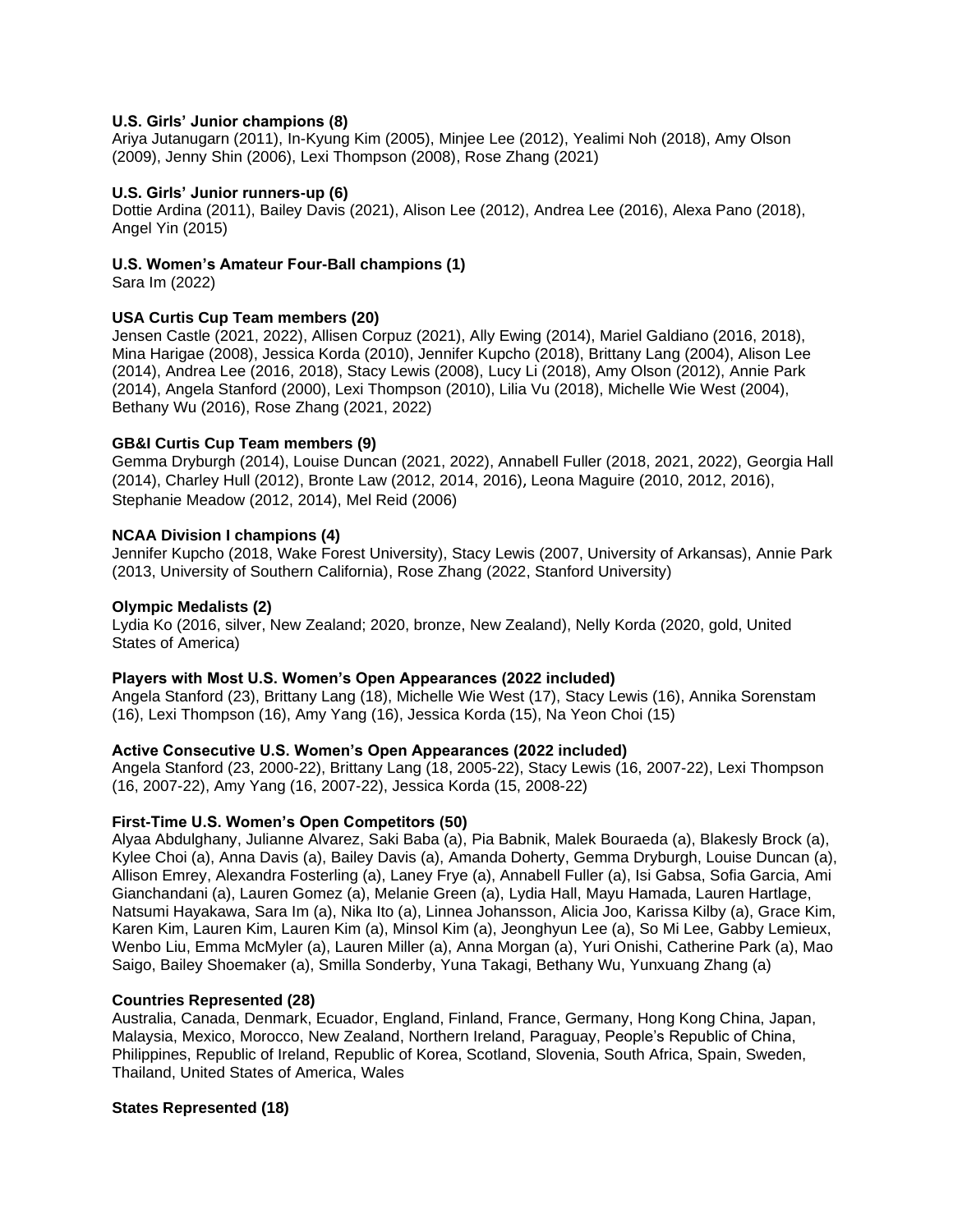California, Colorado, Florida, Georgia, Hawaii, Idaho, Kentucky, Maryland, Massachusetts, Mississippi, Nevada, New Jersey, New York, North Carolina, Ohio, South Carolina, Tennessee, Texas

#### **North Carolinians in The Field (1)**

Allison Emrey (Charlotte, N.C.)

**Played in the 2007 U.S. Women's Open at Pine Needles (9):** Na Yeon Choi (MC), Mina Harigae (T66), Danielle Kang (MC), In-Kyung Kim (T61), Brittany Lang (MC), Stacy Lewis (MC), Annika Sorenstam (T32), Angela Stanford (T16), Lexi Thompson (MC)

**Played in the 2001 U.S. Women's Open at Pine Needles (2):** Annika Sorenstam (T16), Angela Stanford (MC)

**Played in the 1996 U.S. Women's Open at Pine Needles (1):** Annika Sorenstam (champion)

#### **CHAMPIONSHIP FIELD**

The 156-player field includes 78 fully exempt golfers and 11 U.S. Women's Open champions. Qualifying, conducted over 36 holes, was held at 26 sites between April 19 and May 16 – 23 sites in the U.S. and three international sites (England, Japan, and the Republic of Korea).

#### **Amateur Players in the Field (29)**

Saki Baba, Malak Bouraeda, Blakesly Brock, Jensen Castle, Kylee Choi, Anna Davis, Bailey Davis, Louise Duncan, Alexandra Forsterling, Laney Frye, Annabell Fuller, Ami Gianchandani, Lauren Gomez, Melanie Green, Sara Im, Nika Ito, Karissa Kilby, Lauren Kim, Minsol Kim, Jeonghyun Lee, Ingrid Lindblad, Emma McMyler, Lauren Miller, Anna Morgan, Bohyun Park, Catherine Park, Bailey Shoemaker, Rose Zhang, Yunxuan Zhang

#### **Top-Ranked Amateur Players in the Field**

Six amateurs are in the top 50 of the Women's World Amateur Golf Ranking™ as of May 25: No. 1 – Rose Zhang No. 2 – Ingrid Lindblad No. 13 – Alexandra Forsterling No. 23 – Anna Davis No. 32 – Bohyun Park No. 48 – Annabell Fuller

## **Notable Amateur Storylines**

**Malak Bouraeda, 21, of Morocco**, is the first player to represent Morocco in a U.S. Women's Open. She recently completed her senior year at the University of Colorado and is planning to return as a fifth-year senior in the fall while pursuing a master's degree. Bouraeda lost her mother to a long battle with Crohn's disease when she was 10 years old and has since dedicated herself to becoming a Division 1 golfer. She has four top-10 finishes in her college career and advanced to last year's NCAA Baton Rouge Regional as an individual before the event was canceled due to unplayable course conditions.

**Jensen Castle, 21, of West Columbia, S.C.,** defeated Yu-Chiang (Vivian) Hou, 2 and 1, to win the 121st U.S. Women's Amateur Championship at Westchester Country Club in Rye, N.Y., last August. Three weeks later, she earned 2 points for the victorious USA Curtis Cup Team, finishing with a 1-1-2 record in Wales, and she will also play for the USA in next week's 42nd Curtis Cup Match at Merion Golf Club. Castle, who set Kentucky's single-season stroke average record as a freshman, notched two top-20 finishes in the fall and led the team with a 71.75 stroke average. She earned a T12 finish at the 2022 Augusta National Women's Amateur.

**Anna Davis, 16, of Spring Valley, Calif.**, became the youngest Augusta National Women's Amateur champion in April after carding a final-round, 3-under-par 69 to defeat LSU teammates Ingrid Lindblad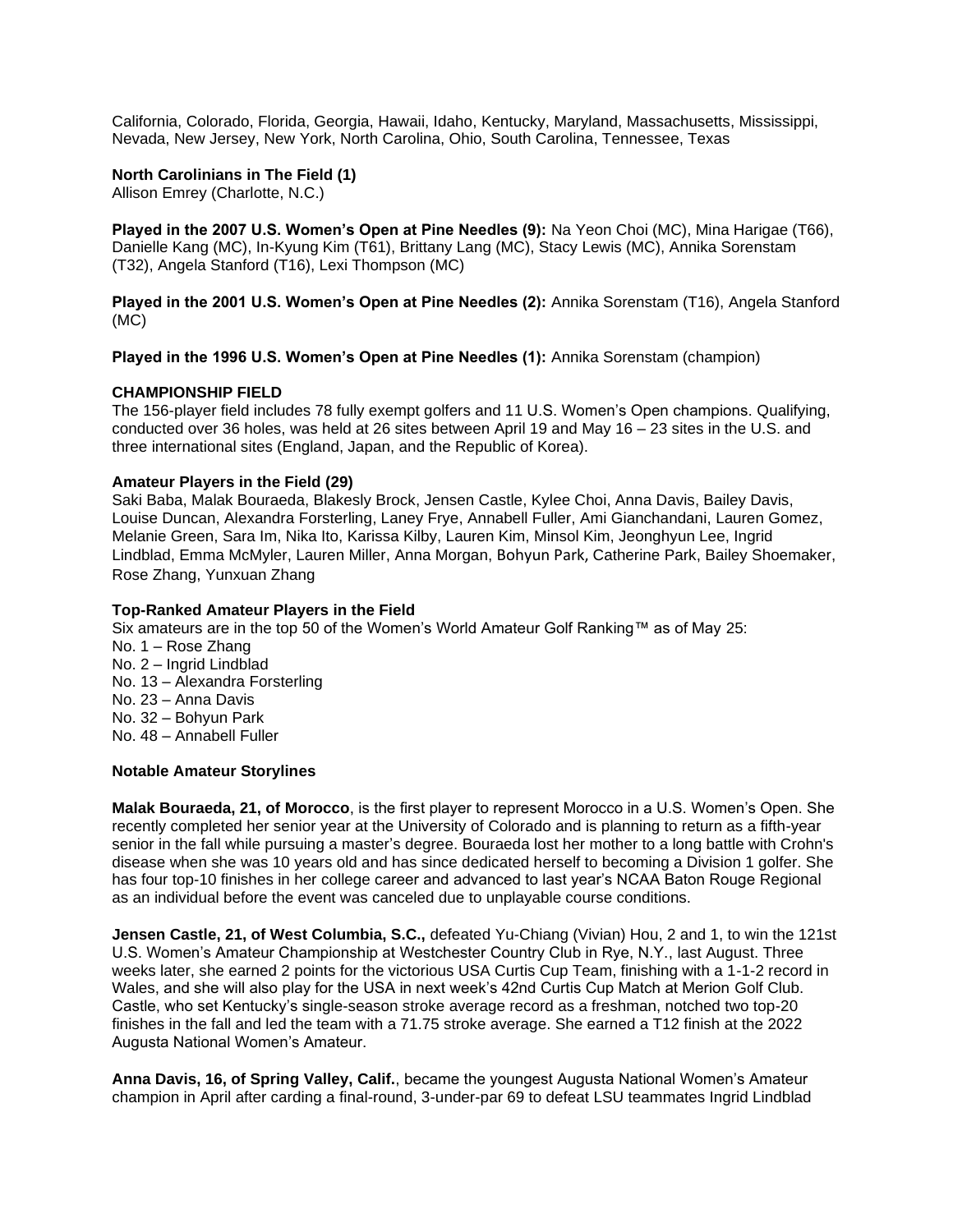and Latanna Stone by one stroke. The left-hander has since played in her first two LPGA events and made the cut in both. She won twice in 2021, a seven-stroke victory in the 2021 PGA Girls' Junior Championship and her first AJGA win in the Heather Farr Classic. Davis reached match play of the 2021 U.S. Girls' Junior and advanced to the quarterfinals of the 2021 U.S. Women's Amateur Four-Ball Championship with partner Lucy Yuan. She will make her major championship debut in the U.S. Women's Open.

**Bailey Davis, 19, of White Plains, Md.**, became the second Black golfer to advance to a U.S. Girls' Junior final last July, losing to world No. 1 Rose Zhang at Columbia Country Club in Chevy Chase, Md. Davis, who is competing in her first U.S. Women's Open, earned Southeastern Conference All-Freshman honors this spring at the University of Tennessee. In 2021, she was the runner-up at the Mack Invitational in Texas to 2022 Curtis Cup competitor Amari Avery. Davis won the 2020 Maryland State Girls Amateur and was a three-time Maryland 4A high school champion.

**Anna Morgan, 21, of Spartanburg, S.C.**, earned her first two individual collegiate victories at Furman University this season and was named the 2022 Southern Conference player of the year for the second time. Her seven-stroke win in the Lady Paladin Invitational in September set a tournament record for winning score (13 under). Last summer, the college junior finished runner-up in the North & South Women's Amateur and reached the Round of 32 in the 2021 U.S. Women's Amateur at Westchester Country Club in Rye, N.Y. She finished T-21 in the 2022 Augusta National Women's Amateur.

**Rose Zhang, 19, of Irvine, Calif.,** is a two-time USGA champion and currently No. 1 in the Women's WAGR, having won the McCormack Medal as the world's leading amateur in August for the second consecutive year. On May 23, she won the NCAA Division I individual title, becoming the second straight Stanford University freshman to do so. After winning the 2020 U.S. Women's Amateur in Maryland, Zhang earned her second USGA title last July, defeating Bailey Davis, 6 and 4, in the final match of the 2021 U.S. Girls' Junior, becoming just the eighth player to win both the U.S. Girls' Junior and U.S. Women's Amateur. Zhang began her collegiate career earning individual victories in her first three starts. It was the first time in Cardinal history that a freshman – male or female – won their first three events. Prior to arriving at Stanford, Zhang went 4-0-1 to lead the USA over Great Britain & Ireland in the 2021 Curtis Cup in Wales, and she will compete for the USA again next week in the 42nd Curtis Cup at Merion Golf Club. She has competed in six women's major championships, making the cut in three, including a T11 finish in the 2020 ANA Inspiration. Zhang finished T12 at this year's Augusta National Women's Amateur.

## **Amateur Players in Recent U.S. Women's Opens**

|      | YEAR NUMBER | MADE CUT | <b>TOP FINISHER</b>                    |
|------|-------------|----------|----------------------------------------|
| 2021 | - 31        | 4        | Megha Ganne (T14)                      |
| 2020 | 24          | 6        | Kaitlyn Papp (T9)                      |
| 2019 | - 26        | 5        | Gina Kim (T12)                         |
| 2018 | 29          | 7        | Patty Tavatanakit (T5)                 |
| 2017 | 21          | 5        | Hye-Jin Choi (2)                       |
| 2016 | 26          | 3        | Hye-Jin Choi (T38)                     |
| 2015 | - 23        | 5        | Megan Khang (T35)                      |
| 2014 | 36          | 6        | Brooke Henderson (T10)                 |
| 2013 | - 19        | 6        | Casie Cathrea (T25)                    |
| 2012 | - 28        | 3        | Lydia Ko (T39)                         |
| 2011 | - 25        | 5        | Moriya Jutanugarn (T32)                |
| 2010 | - 29        | 6        | Jennifer Johnson (T41)                 |
| 2009 | - 28        | 7        | Jennifer Song (T13)                    |
| 2008 | 26          | 7        | Mariajo Uribe (T10)                    |
| 2007 | 23          | 4        | Jennie Lee and Jennifer Song (T39)     |
| 2006 | 29          | 4        | Amanda Blumenherst and Jane Park (T10) |
| 2005 | 18          | 6        | Brittany Lang and Morgan Pressel (T2)  |
| 2004 | 16          | 4        | Paula Creamer and Michelle Wie (T13)   |
| 2003 | 21          | 8        | Aree Song (5)                          |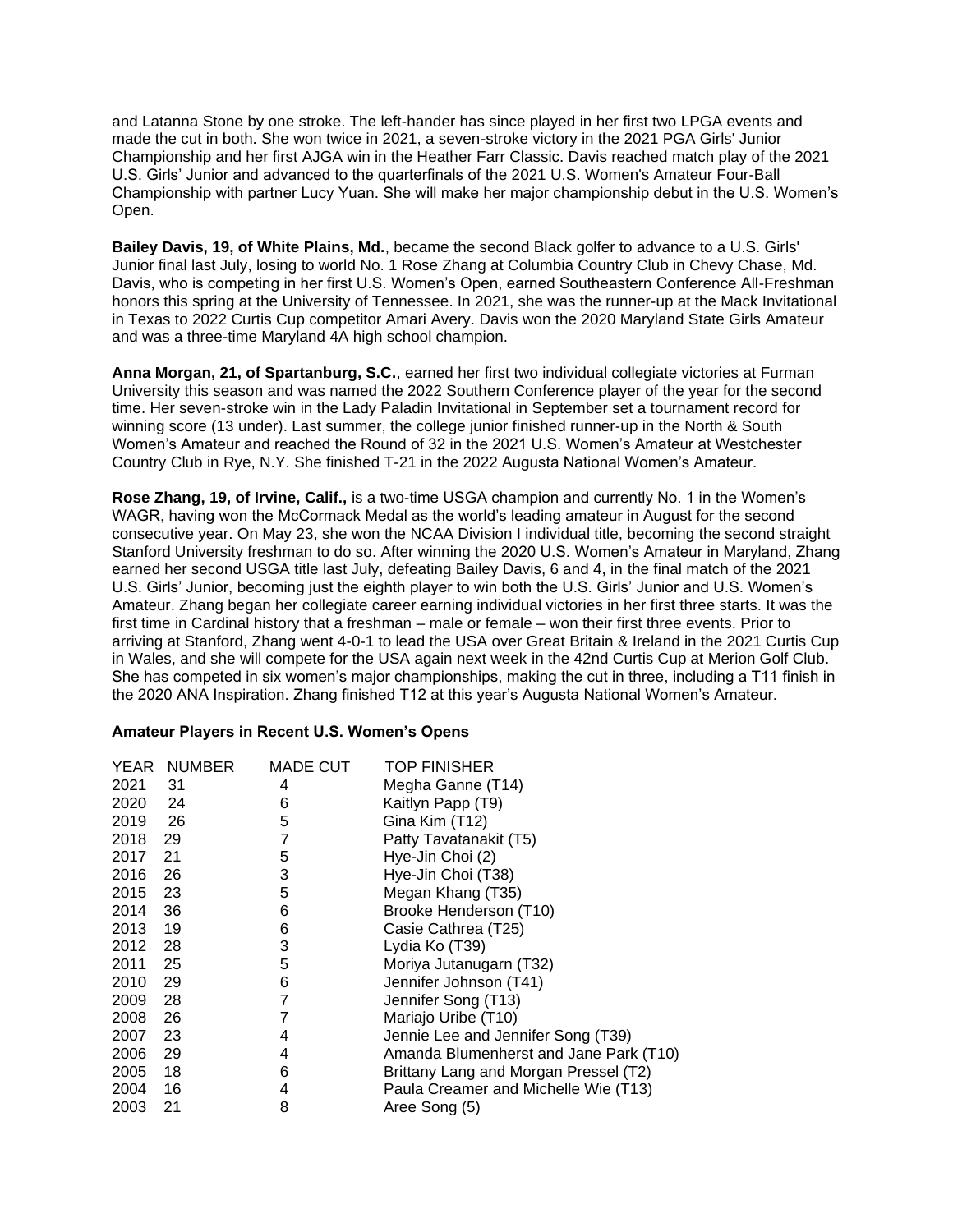| 2002 | -14  | Angela Jerman and Aree Song (T51) |
|------|------|-----------------------------------|
| 2001 | - 19 | Candy Hannemann (T30)             |
| 2000 | - 16 | Naree Song (T40)                  |

#### **Youngest Competitor**

At 15 years, 6 months and 2 weeks of age as of June 2 (the first day of the championship), Jeonghyun Lee of the Republic of China is the championship's youngest competitor.

#### **Oldest Competitor**

At age 51, Annika Sorenstam, of Sweden, is the championship's oldest competitor.

#### **Field by Age**

Age 14-19 – 22 players Age 20-29 – 101 players Age 30-39 – 29 players Age  $40-55 - 2$  players

The average age of the championship field is 25.4.

# **Oldest U.S. Women's Open Champions (years/months/days)**

| 43/0/7  | Babe Didrikson Zaharias, 1954 |
|---------|-------------------------------|
| 42/0/13 | Juli Inkster, 2002            |
| 41/2/20 | Meg Mallon, 2004              |

#### **Youngest U.S. Women's Open Champions (years/months/days)**

| 19/11/17 | Inbee Park, 2008  |
|----------|-------------------|
| 19/11/17 | Yuka Saso. 2021   |
| 20/9/8   | Se Ri Pak. 1998   |
| 20/11/2  | In Gee Chun, 2015 |

## **Championship Birthdays**

One player in the U.S. Women's Open field will celebrate a birthday during championship week: Carlota Ciganda will turn 33 on June 1.

#### **Sisters in the Field**

For the eighth consecutive year, and ninth time overall, sisters Ariya and Moriya Jutanugarn, of Thailand, are both in the field. In the field together for the eighth time are sisters Jessica and Nelly Korda. The Jutanugarns and Kordas are two of seven sets of sisters to have competed in the same U.S. Women's Open.

## **Past Sisters in Field**

Danielle and Dina Ammaccapane (8) – 1991-93, 1996, 1998-99, 2001-02 Alice Bauer and Marlene Bauer Hagge (12) – 1947, 1949-55, 1957-58, 1964, 1966 Ariya and Moriya Jutanugarn (9) – 2011, 2015-22 Jessica and Nelly Korda (8) – 2013, 2016-22 Aree and Naree Song (2) – 2003, 2005 Annika and Charlotta Sorenstam (8) – 1997, 1999-2005 Hollis Stacy and Martha Stacy Leach (1) – 1980

## **The U.S. Women's Open Course**

The 77th U.S. Women's Open Championship will be the seventh USGA championship conducted at Pine Needles Lodge & Golf Club. Pine Needles is the first venue to host four U.S. Women's Open Championships. Its first U.S. Women's Open Championship was held in 1996, when Annika Sorenstam took home the trophy. Karrie Webb won the 2001 championship, and Cristie Kerr claimed the 2007 title.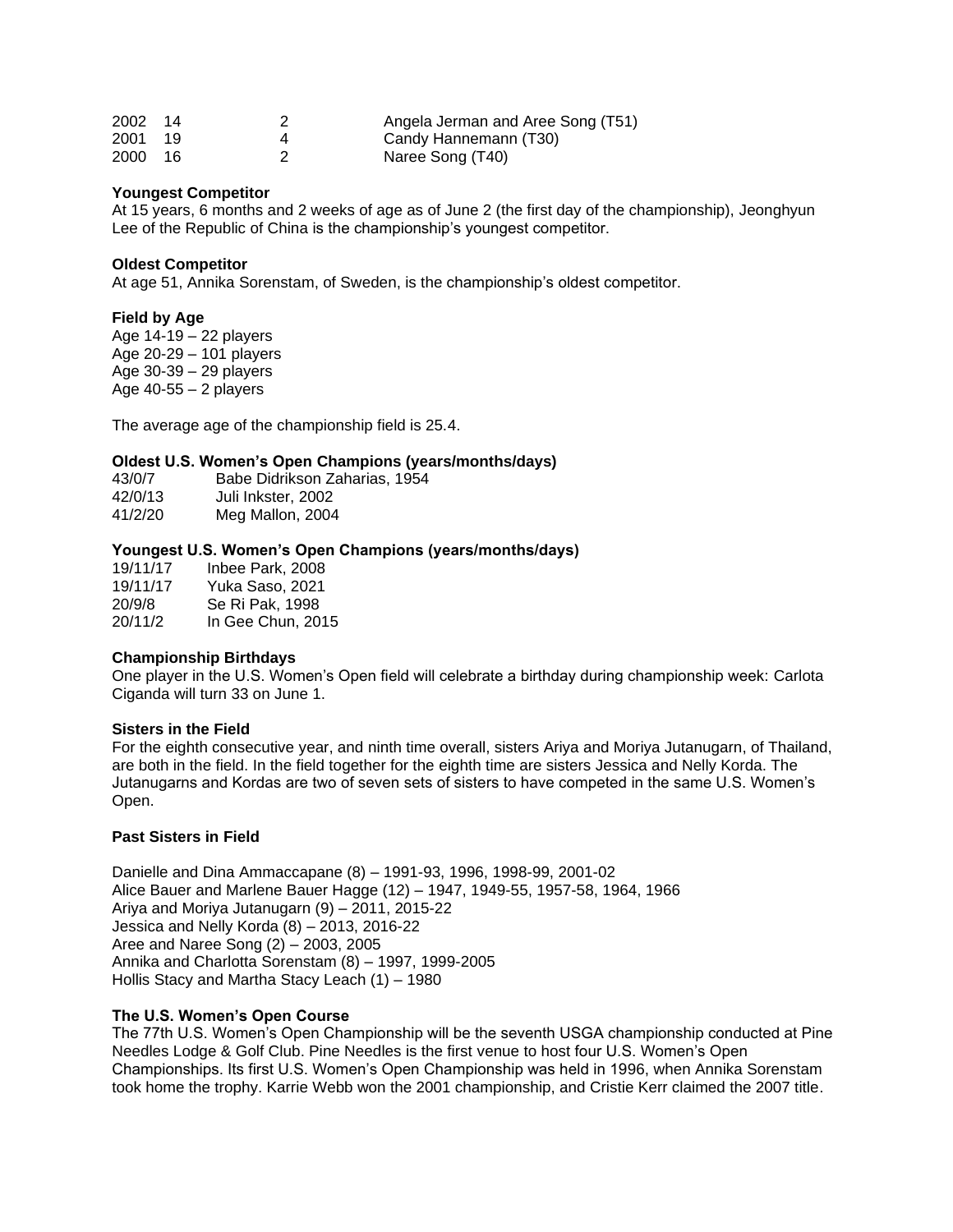## **Longest Course in Championship History**

7,047 yards The Broadmoor (East Course), Colorado Springs, Colo., 2011

## **Shortest Course in Championship History**

6,010 yards Brooklawn C.C., Fairfield, Conn., 1979

## **Longest Par-3 Holes in Championship History**

- 252 yards 8th, Oakmont (Pa.) C.C., 2010
- 227 yards 8th, Interlachen C.C., Edina, Minn., 2008<br>211 yards 13th, Newport (R.I.) C.C., 2006
- 13th, Newport (R.I.) C.C., 2006
- 211 yards 5th, Pine Needles L. & G.C., Southern Pines, N.C., 2007

# **Longest Par-4 Holes in Championship History**

| 459 vards | 18th, Cherry Hills C.C., Cherry Hills Village, Colo., 2005          |
|-----------|---------------------------------------------------------------------|
| 458 yards | 16th, Pinehurst R. & C.C. (No. 2), Village of Pinehurst, N.C., 2014 |
| 455 yards | 3rd, Blackwolf Run, Kohler, Wis., 2012                              |

# **Longest Par-5 Holes in Championship History**

| 603 yards | 17th, The Broadmoor (East Course), Colorado Springs, Colo., 2011 |
|-----------|------------------------------------------------------------------|
| 602 yards | 12th, Oakmont (Pa.) C.C., 2010                                   |
| 602 yards | 16th, Blackwolf Run, Kohler, Wis., 2012                          |
| 590 yards | 5th. Blackwolf Run. Kohler. Wis., 2012                           |

# **What the Winner Receives**

Among the benefits enjoyed by the U.S. Women's Open champion are:

- A U.S. Women's Open exemption for the next 10 years
- An exemption to the next five Chevron Championships
- An exemption to the next five AIG Women's Opens
- An exemption to the next five KPMG Women's PGA Championships
- An exemption to the next five Amundi Evian Championships
- Custody of Harton S. Semple Trophy for one year and Mickey Wright Medal

The 2022 purse is \$10 million.

## **The Last Time it Happened at a U.S. Women's Open Championship**

Last international winner: Yuka Saso (2021) Last to defend title: Karrie Webb (2001) Last champion to win Women's Open on first attempt: A Lim Kim (2020) Last to win Women's Open on second attempt: Sung Hyun Park (2017) Last amateur to win Women's Open: Catherine Lacoste (1967) Last start-to-finish winner: Annika Sorenstam (2006 – Playoff) Last winner to birdie the 72nd hole: A Lim Kim (2020) Last winner to birdie the 72nd hole to force playoff: So Yeon Ryu (2011) Last winner to birdie the 72nd hole to win by one stroke: Eun-Hee Ji (2009) Last to win with four under-par rounds: Jeongeun Lee6 (2019) Last to win without a round in the 60s: Eun-Hee Ji (2009) Last player to win after competing in local qualifying: Hilary Lunke (2003) Last player to win after competing in sectional qualifying: Birdie Kim (2005) Last winner younger than 20: Yuka Saso, 19 (2021) Last winner between ages 20-29: A Lim Kim, 25 (2020) Last winner between ages 30-39: Brittany Lang, 30 (2016) Last winner over age 40: Meg Mallon, 41 (2004) Last defending champion to miss the cut: A Lim Kim (2021)

## **Title Defense**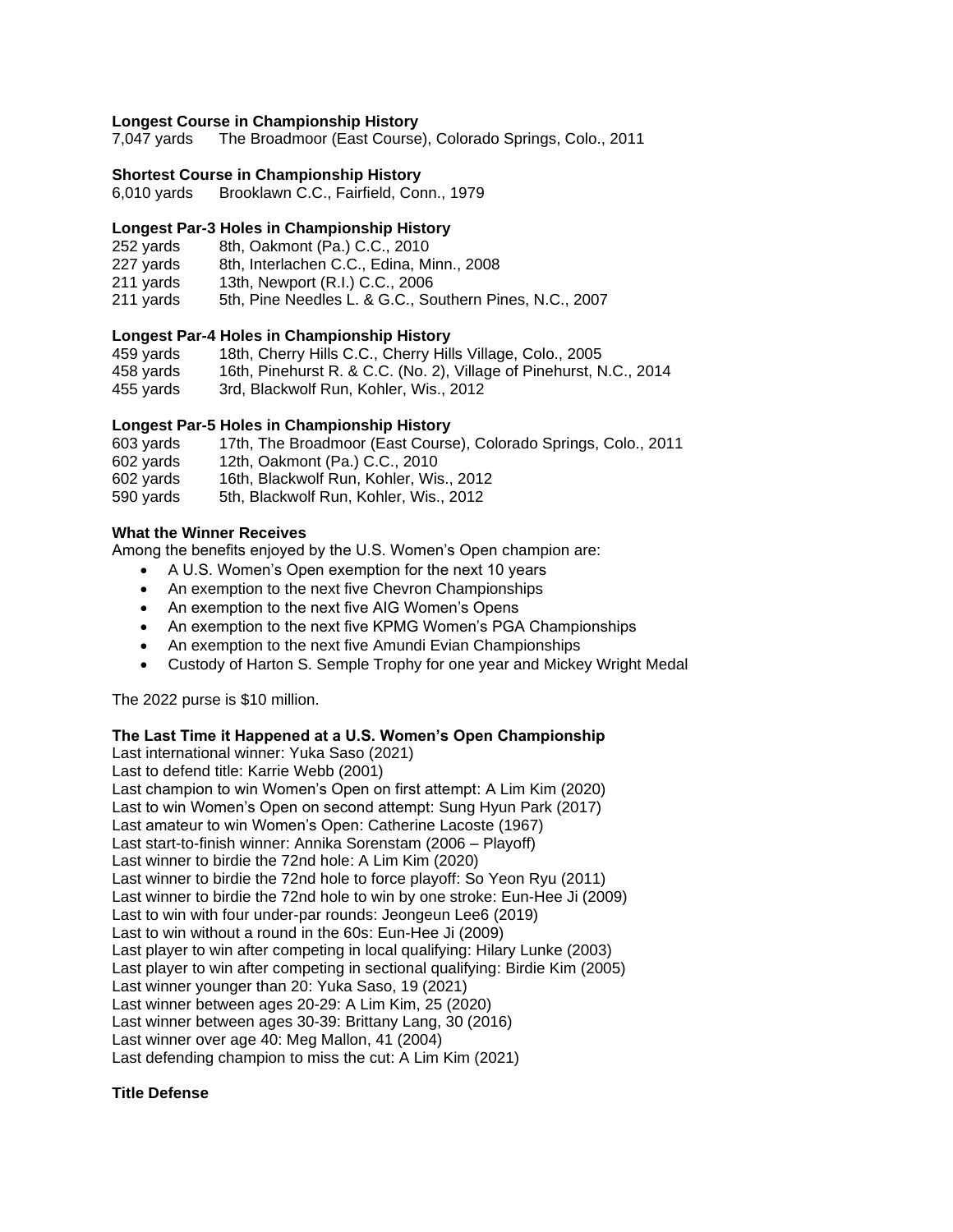Should Yuka Saso win, she would become the eighth player to successfully defend her championship title. She would join Mickey Wright (1958-59), Donna Caponi (1969-70), Susie Maxwell Berning (1972- 73), Hollis Stacy (1977-78), Betsy King (1989-90), Annika Sorenstam (1995-96) and Karrie Webb (2000- 01).

| Year | Champion             | <b>Result in Defense</b> |
|------|----------------------|--------------------------|
| 2020 | A Lim Kim            | Missed cut               |
| 2019 | Jeongeun Lee6        | T6                       |
| 2018 | Aria Jutanugarn      | T26                      |
| 2017 | Sung Hyun Park       | Missed cut               |
| 2016 | <b>Brittany Lang</b> | <b>T58</b>               |
| 2015 | In Gee Chun          | Missed cut               |
| 2014 | Michelle Wie         | 11                       |
| 2013 | Inbee Park           | T43                      |
| 2012 | Na Yeon Choi         | T <sub>17</sub>          |
| 2011 | So Yeon Ryu          | T <sub>14</sub>          |
| 2010 | Paula Creamer        | T15                      |
| 2009 | Eun-Hee Ji           | T39                      |
| 2008 | Inbee Park           | T26                      |
| 2007 | Cristie Kerr         | T <sub>13</sub>          |
| 2006 | Annika Sorenstam     | T32                      |
| 2005 | <b>Birdie Kim</b>    | Missed cut               |
| 2004 | Meg Mallon           | T13                      |
| 2003 | <b>Hilary Lunke</b>  | 64                       |
| 2002 | Juli Inkster         | 8                        |
| 2001 | Karrie Webb          | Missed cut               |
| 2000 | Karrie Webb          | Champion                 |
| 1999 | Juli Inkster         | T23                      |
| 1998 | Se Ri Pak            | T15                      |
| 1997 | Alison Nicholas      | Missed cut               |
| 1996 | Annika Sorenstam     | Missed cut               |
| 1995 | Annika Sorenstam     | Champion                 |
| 1994 | Patty Sheehan        | T <sub>10</sub>          |
| 1993 | Lauri Merten         | T <sub>12</sub>          |
| 1992 | Patty Sheehan        | 6                        |
| 1991 | Meg Mallon           | 4                        |

## **USGA Championships in North Carolina**

The 2022 U.S. Women's Open is the 35th USGA championship held in North Carolina. Most recently, The Country Club of North Carolina hosted the 2021 U.S. Junior Amateur, won by Nicholas Dunlap of Huntsville, Ala. In July, the inaugural U.S. Adaptive Open Championship will be played on Course No. 6 at Pinehurst Resort & Country Club.

## **Full Listing of USGA Championships in North Carolina**

1947 U.S. Women's Open (conducted by WPGA): Starmount Forest C.C., Greensboro

- 1955 U.S. Women's Amateur: Myers Park C.C., Charlotte
- 1962 U.S. Amateur: Pinehurst R. & C.C., Village of Pinehurst
- 1972 U.S. Amateur: Charlotte C.C., Charlotte
- 1980 U.S. Amateur: The Country Club of North Carolina, Pinehurst
- 1986 U.S. Amateur Public Links: Tanglewood Park, Clemmons
- 1989 U.S. Girls' Junior: Pine Needles L. & G.C., Southern Pines
- 1989 U.S. Women's Amateur: Pinehurst R. & C.C., Village of Pinehurst
- 1991 U.S. Senior Women's Amateur: Pine Needles L. & G.C., Southern Pines
- 1994 U.S. Senior Open: Pinehurst R. & C.C., Village of Pinehurst
- 1996 U.S. Women's Open: Pine Needles L. & G.C., Southern Pines
- 1999 U.S. Open: Pinehurst R. & C.C., Village of Pinehurst